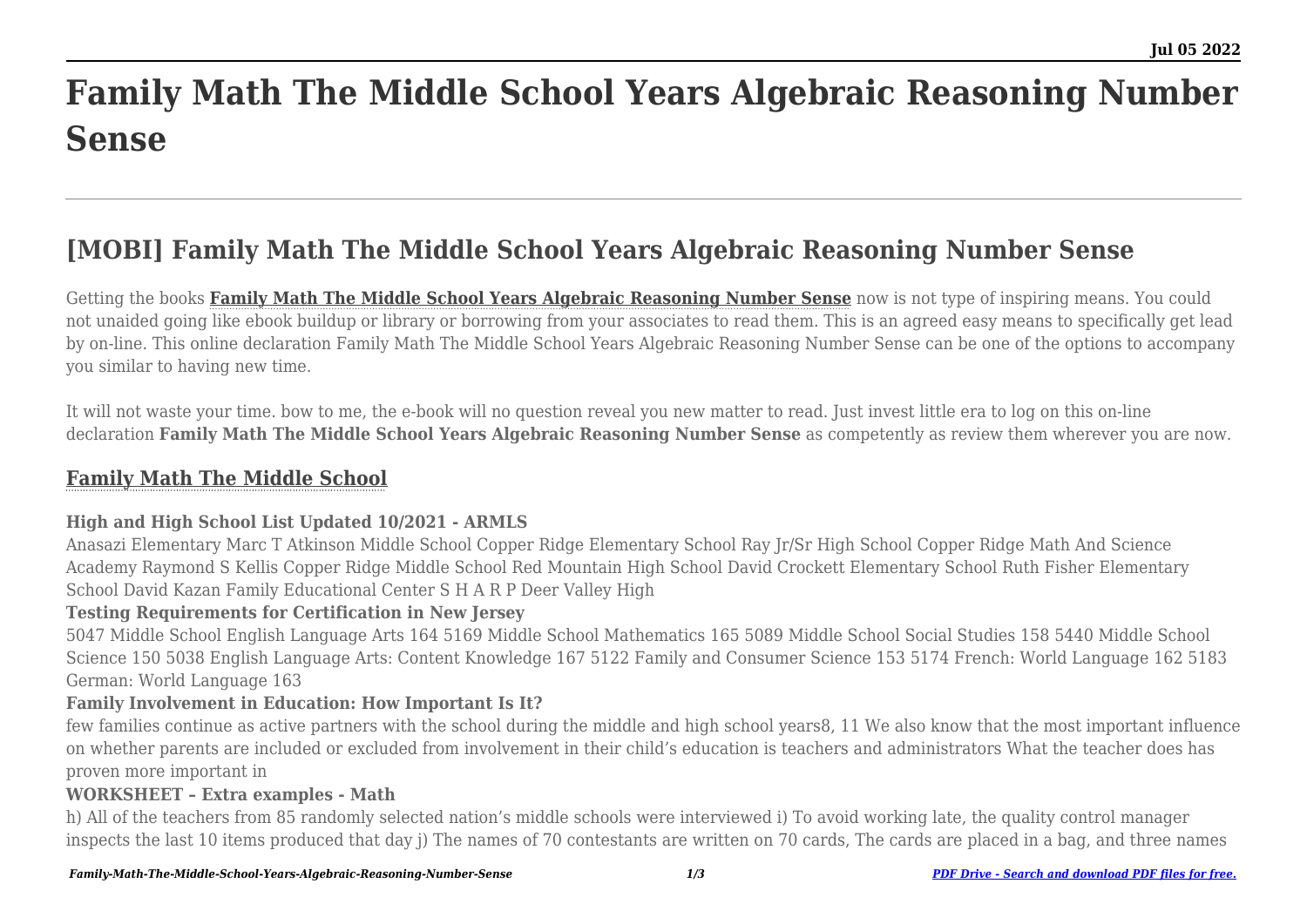#### are picked from the bag 9

#### **Teaching Diverse Students - SAGE Publications Inc**

In the middle of class one sunny September morning, Ms Ima D Voss, Smallville Consolidated School District's K–8 principal, interrupts your lesson She introduces Miguel and Juanita, two new arrivals who would be joining your class Their family has come to Smallville to assist with harvesting the corn and soybeans

#### **Early Childhood Mathematics: Promoting Good Beginnings**

Math-ematics helps children make sense of their world outside of school and helps them construct a solid foundation for success in school In elementary and middle school, children need mathemat-ical understanding and skills not only in math courses but also in science, social studies, and other subjects In high school, students need

#### **Archived: The Educational System in the United States: Case …**

Table 1—School profiles 109 Table 2—Typical schedule for an eighth-grade middle school student 113 Chapter 5—Teachers and the Teaching Profession in the United States Table 1—Characteristics of teachers in US public schools compared

#### **Writing Assessment Reports - Vanderbilt University**

Winter of 2007 during his sixth grade year His cumulative school file did not contain information prior to the 2007 testing His mother stated that Larry struggles with organization, math and reading comprehension Family History: According to records in his cumulative file, Larry currently lives at home with his family in Spring Hill

#### **Improving Reading Performance (PDF) - ed**

School wide family and community 'Read Ins' are In Middle School we continue by scheduling reading classes that are heterogeneously structured, providing students the opportunity to as the math test is first a critical reading test to ascertain what math computation is involved At Skidmore-Tynan Elementary, Kindergarten is heavily

#### **Types of Homework and Their Effect on Student Achievement**

Schools Middle School Our educators are in need of professional development opportunities to learn current best practice strategies which are necessary to support diverse needs in our school and classrooms I will also use my findings to help closely monitor my own classroom practices and to determine how I can adapt and adjust my classroom

#### **Daily Practice Books Correlated to State Standards GRADE**

2 That family's large gives us a perfect place to play 3 Two metal hold an old volleyball net 4 The oldest become team captains 5 A warm summer is the perfect time for a game Underline each complete subject Circle the noun that is the simple subject 6 Our next-door neighbor lent some tools to my parents 7

#### **Social Emotional Learning Activities**

responsibilities at school and why they are important #4 List all the words you can that relate to responsibility #5 How can being responsible help you feel proud of yourself? #6 In your own words, what does it mean to make a "good choice?" #7 Draw a portrait of someone you know who is a leader List the qualities that make them a leader #8

#### **Visible Learningplus 250+ Influences on Student Achievement**

Math and sciences: Manipulative materials on math: 030: Mathematics programs: 059: Science programs: 048: Positive family/home dynamics: 052: